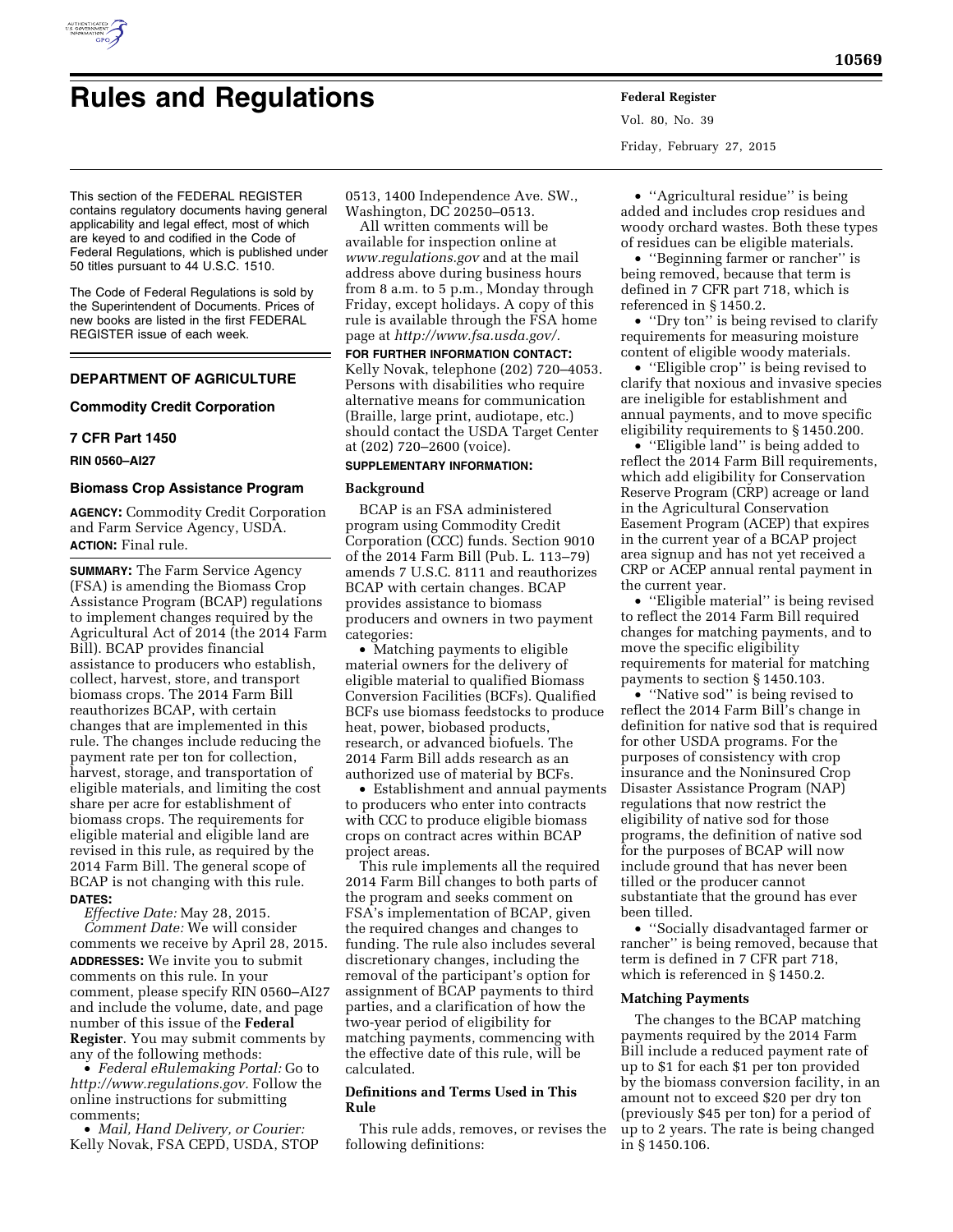As specified in the 2014 Farm Bill and in this rule, bagasse, which includes sugar cane and sorghum biomass, is now specifically excluded from the definition of an eligible material and the requirements for eligible materials in Subpart B. This rule also requires that all eligible material be collected or harvested directly from the land according to an approved conservation plan, forest stewardship plan, or equivalent plan. For example, manufacturing wood wastes that are not harvested directly from the land, such as sawdust or sawmill residues, are not eligible woody material. Woody material, including orchard waste, must be collected and harvested directly from the land and must also be a by-product of preventive treatments for hazardous fuel reductions, or reduction or containment of disease or insect infestations. Woody material that is a by-product of preventative treatments solely for the purpose of restoring ecosystem health is no longer eligible. Woody material that can be used to create a higher-value product (such as a mulch product) is not eligible. The 2014 Farm Bill definition of ''eligible material'' also specifies that eligible material can now be used by a biomass conversion facility for the purpose of research, in addition to heat, power, biobased products and advanced biofuels.

The 2014 Farm Bill clarifies that the rate for matching payments must be based on a ''dry'' ton. Therefore, this rule adds a requirement that biomass conversion facilities must use the applicable American Society for Testing and Materials (ASTM) standards to determine dry ton weight of eligible materials. In addition, the eligible material owner, as specified in § 1450.104, is required to submit a request for payment on approved eligible woody material deliveries based on the dry ton weight that was determined using an ASTM standard.

The 2014 Farm Bill continues the matching payment eligibility period of 2 years total per eligible material owner. This rule specifies that any matching payments received before the effective date of this final rule will not count towards an eligible material owner's 2 year period of eligibility for matching payments. This is a discretionary decision. FSA determined that the revised requirements for eligible materials and the reduction in payment rate changed the scope of the matching payments part of BCAP to the extent that a new 2-year period of payment eligibility for eligible material owners is appropriate.

## **Project Areas**

The changes to BCAP establishment and annual payments required by the 2014 Farm Bill include:

• Project area selection criteria will include consideration of existing project areas and continuation of funding to advance the maturity of such project areas;

• Land eligibility will now include expiring CRP land and ACEP land, but the 2014 Farm Bill prohibits the Secretary from making a BCAP payment if a CRP or ACEP payment was received in the same year;

• Establishment payment rates are reduced to not more than 50 percent of the costs of establishing an eligible perennial crop, not to exceed \$500 per acre, except that socially disadvantaged farmers or ranchers may be reimbursed up to \$750 per acre; and

• Any plant that is an invasive or noxious species is explicitly excluded from the definition of ''eligible crop.''

The 2014 Farm Bill also provides specific authority for the Secretary to consider whether the biomass conversion facility for the project area has equity sufficient to be in operation by the date on which the eligible crops are ready for harvest. Under prior regulations, CCC could require information demonstrating that the biomass conversion facility would have sufficient equity available to operate. We are requesting comments on how we should apply this criterion in future Requests for Proposals (see Comments Requested section below).

The 2014 Farm Bill clarifies that eligible crops for a project area do not include invasive or noxious species or varieties of plants. Therefore, this rule amends § 1450.200 to effect that exclusion. If a project area proposal includes species or plant varieties whose potential to be invasive or noxious has not yet been determined, the 2014 Farm Bill requires CCC to use ''credible risk assessment tools or other credible sources'' to determine which plants are invasive or noxious in a particular area. We are requesting comments on which credible risk assessment tools or other credible sources for determination CCC should use (see Comments Requested section below). The requirement to use credible risk assessment tools to determine which plants are invasive or noxious is in addition to the existing National Environmental Policy Act (NEPA) requirements that apply to BCAP, which are not changing. FSA will continue to require the appropriate level of (NEPA) review, consistent with 7 CFR 799, for BCAP project area proposals.

As required by the 2014 Farm Bill, this rule amends § 1450.202 to include status as an existing project area as a new criterion in selecting BCAP project areas for funding, in order to advance the maturity of existing project areas. The 2014 Farm Bill does not specify what is meant by ''maturity'' of a project area. Different factors could be considered when determining ''maturity,'' including the harvesting of longer term crops, such as biomass trees, or the expansion of a project area, making it more economically viable in the long term. We are requesting comments on how FSA should apply this criterion (see Comments Requested section below).

This rule amends § 1450.204 to make the changes in the definition of eligible land required by the 2014 Farm Bill. Specifically, CRP contract acreage and Grassland Reserve Program (GRP) contract acreage were previously not eligible for BCAP, regardless of whether or not the CRP or GRP contract was due to expire within the year. The 2014 Farm Bill allows CRP acres that are in their expiring year, and which have not yet received an annual rental payment, to be eligible for enrollment into BCAP. The 2014 Farm Bill consolidates noneasement GRP acres into the CRP, so GRP acres are included in the provisions for expiring CRP land. The 2014 Farm Bill also consolidates GRP easements and Wetland Reserve Program (WRP) contract acreage into the newly created ACEP, administered by the USDA Natural Resources Conservation Service (NRCS). Therefore, § 1450.204 now specifies that the expiring ACEP acres are also eligible for enrollment in BCAP, provided no current year annual payment was received. This rule removes obsolete references to GRP and WRP acreage eligibility.

This rule is revising the levels and rates for establishment payments in § 1450.213 to reflect the limits provided in the 2014 Farm Bill. Specifically, the 2014 Farm Bill reduces the cost share for establishment payments from 75 percent to 50 percent of actual establishment costs and sets a payment limit of \$500 per acre. The limit is \$750 per acre if the producer is a socially disadvantaged farmer or rancher. There was no previous cap on payments per acre.

# **Removal of Assignment Provisions**

As a discretionary decision, this rule removes § 1450.9 ''Assignments.'' That section included provisions that allowed participants to assign BCAP payments, including both matching and establishment payments, to third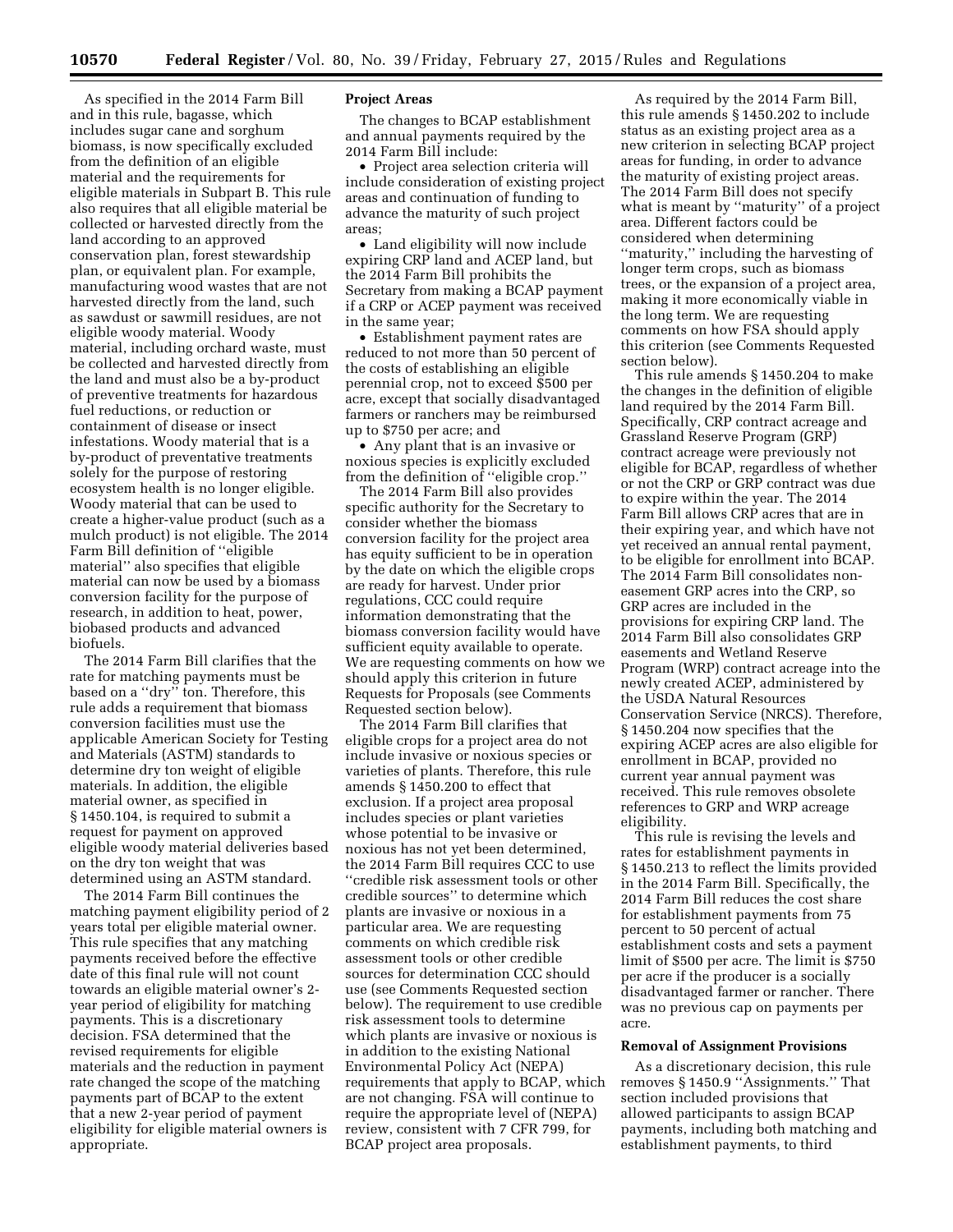parties. This change is intended to improve program integrity and transparency. BCAP payments, as specified in the 2014 Farm Bill, are intended to benefit the land owner or operator or the eligible material owner. The removal of assignment of payments, under the matching payment portion of the program, lessens the potential for inappropriate assignment of payments to biomass conversion facilities under unauthorized value sharing arrangements. The removal of assignments, under the project area portion of the program, will likely provide greater clarity to stakeholders in project areas, which include project area sponsors and the contracting producers. The removal of the assignment of payment will help clarify that any crop establishment or harvesting services provided by the project sponsor or any other provider to the producer are services outside the scope of the BCAP program and the BCAP contract, and that financial responsibility for those actions is between the service provider and the producer.

# **Policy Changes for Project Area Activities**

FSA will make certain changes to the way the establishment and annual payments portion of BCAP is implemented. These policies do not require changes to the regulations. As noted below, we are requesting comments on this rule and on implementation issues; these changes are being explained to provide information for the commenters (see Comments Requested section below).

The requirements for project area signup are largely unchanged by the 2014 Farm Bill. FSA will continue to initiate project area signup by first requesting project area proposals. Once FSA receives proposals, FSA will select and designate geographic-and-eligiblecrop-specific project areas, and then announce producer signup at FSA county offices.

The process for producer signup is changing, to improve program effectiveness. In an effort to provide more timely outreach during signup, FSA will be evaluating and adjusting the timing of the producer signup process. In previous years, BCAP signup periods for establishment payments in approved project areas were relatively short and at less than optimal times for establishing crops. Therefore, FSA is revising the producer signup process to allow project area signups to take place on a continuous basis within the constraints of available funding.

As noted below in the Comments Requested section, FSA welcomes

public input on BCAP implementation issues and policies. Most of the itemized issues pertain to changes the 2014 Farm Bill made to the establishment and annual payments component of the program.

#### **Funding Changes in the 2014 Farm Bill**

The 2014 Farm Bill specifies the annual amount of funds authorized for BCAP and specifies how funding may be allocated among various activities. Specifically, the 2014 Farm Bill provides mandatory funding of \$25 million for each of fiscal years 2014 through 2018, and specifies that the Secretary must use not less than 10 percent, nor more than 50 percent, of the funding for each fiscal year for BCAP matching payments. The \$25 million each fiscal year is subject to sequestration or other reductions through the appropriations process. Section 716 of the Consolidated and Further Continuing Appropriations Act, 2015 (Pub. L. 113–235) effectively limited the funding available for BCAP in fiscal year 2015 to \$23 million. The previous authorization for BCAP provided such sums as necessary from the mandatory appropriation for CCC; however, subsequent Congressional actions in the annual appropriations acts placed restrictions on the amount of funding available. The overall result of the 2014 Farm Bill changes in funding is to provide a more stable and predictable stream of funding for BCAP, although the annual amount of funding available is less than in some previous years.

The 2014 Farm Bill also specifically authorizes funding of technical assistance from available BCAP funds. BCAP included technical assistance previously, but FSA did not have the specific authorization to use BCAP funds for those activities. FSA plans to expand technical assistance activities to provide BCAP with enhanced compliance spot checks, greater breadth of environmental reviews, outreach, and training. In addition, BCAP technical assistance will continue to include the development and evaluation of conservation plans, forest stewardship plans, or equivalent plans for participants.

As noted in the next section, FSA seeks comments on how FSA should prioritize and implement various BCAP activities, given the funding authorization provided in the 2014 Farm Bill.

# **Miscellaneous Corrections**

This rule makes several minor technical corrections, such as correcting typographical errors.

# **Comments Requested on BCAP Implementation**

FSA is requesting public comments on how BCAP should be implemented in future years, given the new requirements in the 2014 Farm Bill and the limited funding authority. FSA is, in particular, requesting public comments on the following questions:

• What information could FSA reasonably collect that would provide assurance that the biomass conversion facility has sufficient equity to be in operation by the date on which project area eligible crops are ready for harvest?

• How could FSA best determine if expansion of a project area would advance the maturity of that project area?

• What credible risk tools and sources should FSA consider in determining whether proposed crops are potentially invasive?

• With a new cost share cap of 50 percent for establishment costs for perennial crops in project areas, what establishment practices should FSA consider as most important to support?

• With the new limits to the BCAP budget, what priorities should FSA consider in implementing the program?

Please provide information on these issues, and any other issues of concern with BCAP implementation, to the contacts listed in the **ADDRESSES** section. Specific comments addressing the issues raised above are most helpful; all comments are welcome. Proposals for alternatives should address data sources, costs, and the provisions of the 2014 Farm Bill that support the alternative. The following suggestions may be helpful for preparing your comments:

• Explain your views as clearly as possible.

• Describe any assumptions that you used.

• Provide any technical information and data on which you based your views.

• Provide specific examples to illustrate your points.

• Offer specific alternatives to the current regulations or policies and indicate the source of necessary data, the estimated cost of obtaining the data, and how the data can be verified.

Submit your comments by the comment period deadline.

### **Notice and Comment**

We are issuing this final rule without prior notice and opportunity for comment. The Administrative Procedure Act (APA) exempts rules ''relating to agency management or personnel or to public property, loans,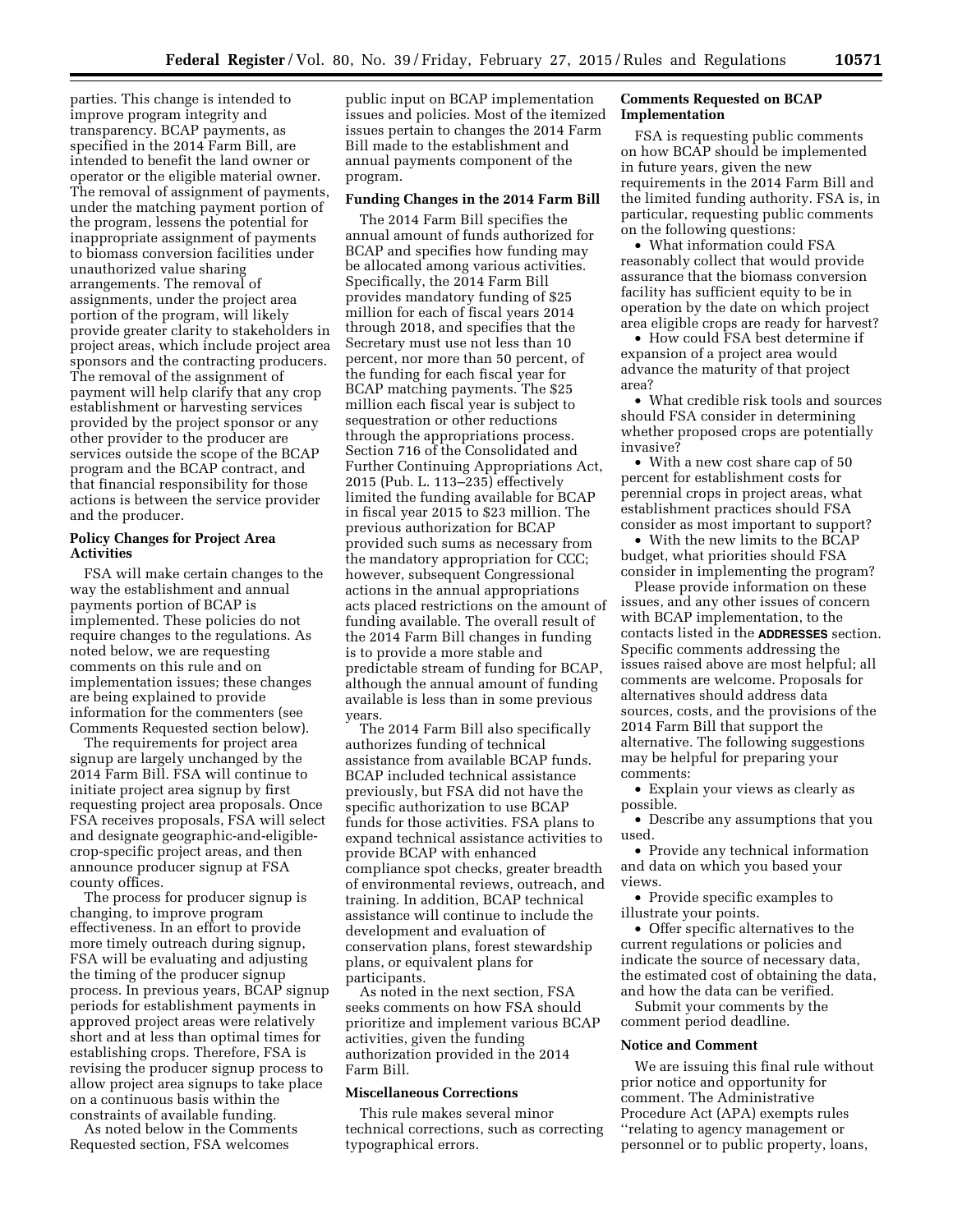grants, benefits, or contracts'' from the statutory requirement for prior notice and opportunity for comment. 5 U.S.C. 553(a)(2). However, FSA is providing a 60-day comment period and we invite you to participate in this rulemaking by submitting written comments, data, or views. We will consider the comments we receive and may conduct additional rulemaking based on the comments.

#### **Executive Orders 12866 and 13563**

Executive Order 12866, ''Regulatory Planning and Review,'' and Executive Order 13563, ''Improving Regulation and Regulatory Review,'' direct agencies to assess all costs and benefits of available regulatory alternatives and, if regulation is necessary, to select regulatory approaches that maximize net benefits (including potential economic, environmental, public health and safety effects, distributive impacts, and equity). Executive Order 13563 emphasized the importance of quantifying both costs and benefits, of reducing costs, of harmonizing rules, and of promoting flexibility.

The Office of Management and Budget (OMB) designated this rule as not significant under Executive Order 12866, and therefore, OMB has not reviewed this rule.

## **Regulatory Flexibility Act**

The Regulatory Flexibility Act (5 U.S.C. 601–612), as amended by the Small Business Regulatory Enforcement Fairness Act of 1996 (SBREFA), generally requires an agency to prepare a regulatory flexibility analysis of any rule whenever an agency is required by APA or any other law to publish a proposed rule, unless the agency certifies that the rule will not have a significant economic impact on a substantial number of small entities. This rule is exempt from notice and comment rulemaking requirements of the APA and no other law requires that a proposed rule be published for this rulemaking initiative.

## **Environmental Review**

The environmental impacts of this final rule have been considered in a manner consistent with the provisions of the National Environmental Policy Act (NEPA, 42 U.S.C. 4321–4347), the regulations of the Council on Environmental Quality (40 CFR parts 1500–1508), and the FSA regulations for compliance with NEPA (7 CFR part 799). The 2014 Farm Bill extended and revised BCAP and authorized its funding through 2018. FSA has no discretion in these BCAP provisions or changes; the only discretionary provisions in this final rule are minor

editorial clarifications. The general scope of BCAP, as implemented under the 2008 Farm Bill, is unchanged. As such, FSA has determined that this final rule does not constitute a major Federal action that would significantly affect the quality of the human environment, individually or cumulatively. Therefore, FSA will not prepare an environmental assessment or environmental impact statement for this regulatory action.

#### **Executive Order 12372**

Executive Order 12372,

''Intergovernmental Review of Federal Programs,'' requires consultation with State and local officials that would be directly affected by proposed Federal financial assistance. The objectives of the Executive Order are to foster an intergovernmental partnership and a strengthened Federalism, by relying on State and local processes for State and local government coordination and review of proposed Federal financial assistance and direct Federal development. For reasons specified in the final rule related notice regarding 7 CFR part 3015, subpart V (48 FR 29115, June 24, 1983), the programs and activities within this rule are excluded from the scope of Executive Order 12372.

## **Executive Order 12988**

This rule has been reviewed under Executive Order 12988, ''Civil Justice Reform.'' This rule will not preempt State or local laws, regulations, or policies unless they represent an irreconcilable conflict with this rule. The rule does not have retroactive effect. Before any judicial action may be brought regarding the provisions of this rule, the administrative appeal provisions of 7 CFR parts 11 and 780 are to be exhausted.

#### **Executive Order 13132**

This rule has been reviewed under Executive Order 13132, ''Federalism.'' The policies contained in this rule do not have any substantial direct effect on States, on the relationship between the Federal government and the States, or on the distribution of power and responsibilities among the various levels of government, except as required by law. Nor does this rule impose substantial direct compliance costs on State and local governments. Therefore, consultation with the States is not required.

## **Executive Order 13175**

This rule has been reviewed in accordance with the requirements of Executive Order 13175, ''Consultation and Coordination with Indian Tribal

Governments.'' Executive Order 13175 requires Federal agencies to consult and coordinate with tribes on a governmentto-government basis on policies that have tribal implications, including regulations, legislative comments or proposed legislation, and other policy statements or actions that have substantial direct effects on one or more Indian tribes, on the relationship between the Federal Government and Indian tribes or on the distribution of power and responsibilities between the Federal Government and Indian tribes.

FSA has assessed the impact of this rule on Indian tribes and determined that this rule does not, to our knowledge, have tribal implications that require tribal consultation under Executive Order 13175. If a Tribe requests consultation, FSA will work with the USDA Office of Tribal Relations to ensure meaningful consultation is provided where changes, additions, and modifications identified in this rule are not expressly mandated by the 2014 Farm Bill.

## **The Unfunded Mandates Reform Act of 1995**

Title II of the Unfunded Mandates Reform Act of 1995 (UMRA, Pub. L. 104–4) requires Federal agencies to assess the effects of their regulatory actions on State, local, and Tribal governments, or the private sector. Agencies generally need to prepare a written statement, including a cost benefit analysis, for proposed and final rules with Federal mandates that may result in expenditures of \$100 million or more in any 1 year for State, local, or Tribal governments, in the aggregate, or to the private sector. UMRA generally requires agencies to consider alternatives and adopt the more cost effective or least burdensome alternative that achieves the objectives of the rule. This rule contains no Federal mandates, as defined in Title II of UMRA, for State, local, and Tribal governments or the private sector. Therefore, this rule is not subject to the requirements of sections 202 and 205 of UMRA.

#### **SBREFA**

SBREFA normally requires that an agency delay the effective date of a major rule for 60 days from the date of publication to allow for Congressional review. This rule is not a major rule under SBREFA. Therefore, FSA is not required to delay the effective date for 60 days from the date of publication to allow for Congressional review.

## **Federal Assistance Programs**

The title and number of the Federal Domestic Assistance Program found in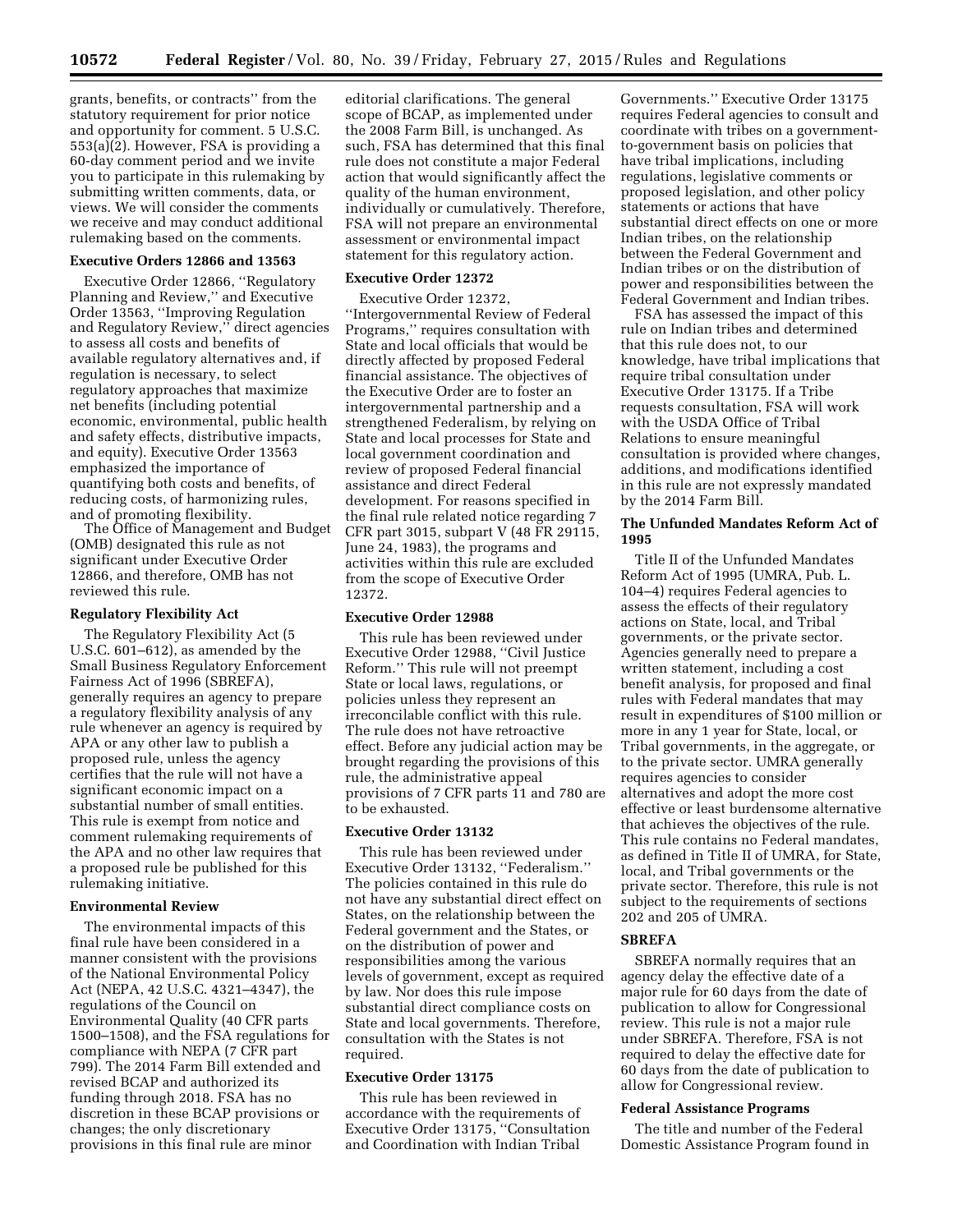the Catalog of Federal Domestic Assistance to which this rule applies is the Biomass Crop Assistance Program— 10:087.

## **Paperwork Reduction Act of 1995**

The regulatory changes in this rule do not require changes to the information collection requests currently approved by OMB control number 0560–0082.

# **E-Government Act Compliance**

FSA and CCC are committed to complying with the E-Government Act, to promote the use of the Internet and other information technologies to provide increased opportunities for citizen access to Government information and services, and for other purposes.

## **List of Subjects in 7 CFR Part 1450**

Administrative practice and procedure, Agriculture, Energy, Environmental protection, Grant programs—agriculture, Natural resources, Reporting and recordkeeping requirements, Technical assistance.

For the reasons discussed above, CCC amends 7 CFR part 1450 as follows:

# **PART 1450—BIOMASS CROP ASSISTANCE PROGRAM (BCAP)**

■ 1. The authority citation for part 1450 continues to read as follows:

**Authority:** 7 U.S.C. 8111.

# **Subpart A—Common Provisions**

# **§ 1450.1 [Amended]**

■ 2. Amend § 1450.1, in paragraph (b), by removing the word ''Program'' and adding the word ''Programs'' in its place.

#### **§ 1450.2 [Amended]**

 $\blacksquare$  3. Amend § 1450.2 as follows: ■ a. Add, in alphabetical order, definitions for ''Agricultural residue'' and ''Eligible land'', to read as set forth below;

■ b. Remove the definitions for

''Beginning farmer or rancher'' and ''Socially disadvantaged farmer or rancher'';

■ c. Revise the definitions for "Dry ton", ''Eligible crop'', ''Eligible material'', and ''Technical assistance'', to read as set forth below;

■ d. In paragraph (2) of the definition of ''Native sod'', add the words ''or the producer cannot substantiate that the ground has ever been tilled'' immediately after the word ''tilled''; and

■ e. In the definition of "Yard waste", remove the word ''byproducts'' and add the word ''by-products'' in its place.

The revisions and additions read as follows:

#### **§ 1450.3 Definitions.**

\* \* \* \* \*

*Agricultural residue* means crop residue from agricultural lands, including woody orchard waste. \* \* \* \* \*

*Dry ton* means one U.S. ton measuring 2,000 pounds. One dry ton is the amount of renewable biomass that would weigh one U.S. ton at zero percent moisture content. Woody material dry ton weight is determined in accordance with applicable American Society for Testing and Materials (ASTM) standards.

*Eligible crop* means a crop of renewable biomass as defined in this section that is eligible for establishment payments and annual payments as specified in Subpart C of this part.

*Eligible land* means agricultural and nonindustrial private forest lands on which eligible crops for establishment payments and annual payments may be grown, as specified in subpart C of this part.

*Eligible material* means renewable biomass, including agricultural residue, as defined in this section that is harvested directly from the land and that is eligible for matching payments, as specified in subpart B of this part.

\* \* \* \* \* *Technical assistance* means assistance in determining the eligibility of land and practices for BCAP, implementing and certifying practices, ensuring contract performance, and providing annual rental rate surveys. BCAP technical assistance may include, but is not limited to: technical expertise and services, information, and tools necessary for the conservation of natural resources on land; technical services provided directly to farmers, ranchers, and other eligible entities, such as conservation planning, technical consultation, and assistance with design and implementation of eligible practices; and technical infrastructure, including activities, processes, tools, and functions needed to support delivery of technical and program services, such as technical standards, resource inventories, training, data, technology, monitoring, compliance spot checks, and effects analyses.

\* \* \* \* \*

# **§ 1450.9 [Removed]**

# ■ 4. Remove § 1450.9.

#### **§§ 1450.10 to 1450.13 [Redesignated]**

■ 5. Redesignate §§ 1450.10 through 1450.13 as §§ 1450.9 through 1450.12.

- 6. Revise newly redesignated
- § 1450.9(b) to read as follows:

#### **§ 1450.9 Appeals.**

# \* \* \* \* \*

(b) Determinations by the Natural Resources Conservation Service, U.S. Forest Service, Department of Interior, Bureau of Land Management, or other authorized technical assistance provider may be appealed in accordance with procedures established in part 614 of this title or otherwise established by the respective Agency.

## **Subpart B—Matching Payments**

■ 7. Revise § 1450.101(a)(2)(v) and (vi) to read as follows:

## **§ 1450.101 Qualified biomass conversion facility.**

- $(a) * * * *$
- $(2) * * * *$

(v) Use commercial weight scales that are certified for accuracy by applicable State or local authorities and accurate moisture measurement equipment to determine the dry ton weight equivalent of actual tonnage delivered. Woody material dry ton weight must be determined in accordance with applicable ASTM standards; and

(vi) Purchase eligible material at a fair market price that is consistent with similar products, regardless of whether or not the seller has applied for or receives a matching payment authorized by this subpart or if the seller and purchaser are related entities.

■ 8. Amend § 1450.102 as follows:  $\blacksquare$  a. In paragraph (a)(2), remove the words ''eligible material'' and add the words ''eligible material, regardless of whether the eligible material is produced on contract acreage authorized by subpart C of this part,'' in their place; and

■ b. Revise paragraph (a)(3). The revision reads as follows:

\* \* \* \* \*

## **§ 1450.102 Eligible material owner.**

 $(a) * * * *$ 

(3) Certify that the eligible material for which a payment may be issued as specified in § 1450.106 has been harvested according to a conservation plan, forest stewardship plan, or equivalent plan, and, if woody eligible material collected or harvested on land other than contract acreage, the woody material is a by-product of preventative treatments that was removed to reduce hazardous fuels or to reduce or contain disease or insect infestation.

- \* \* \* \* \*
- 9. Amend § 1450.103 as follows:
- a. Revise the section heading;
- b. Revise paragraph (a), introductory text;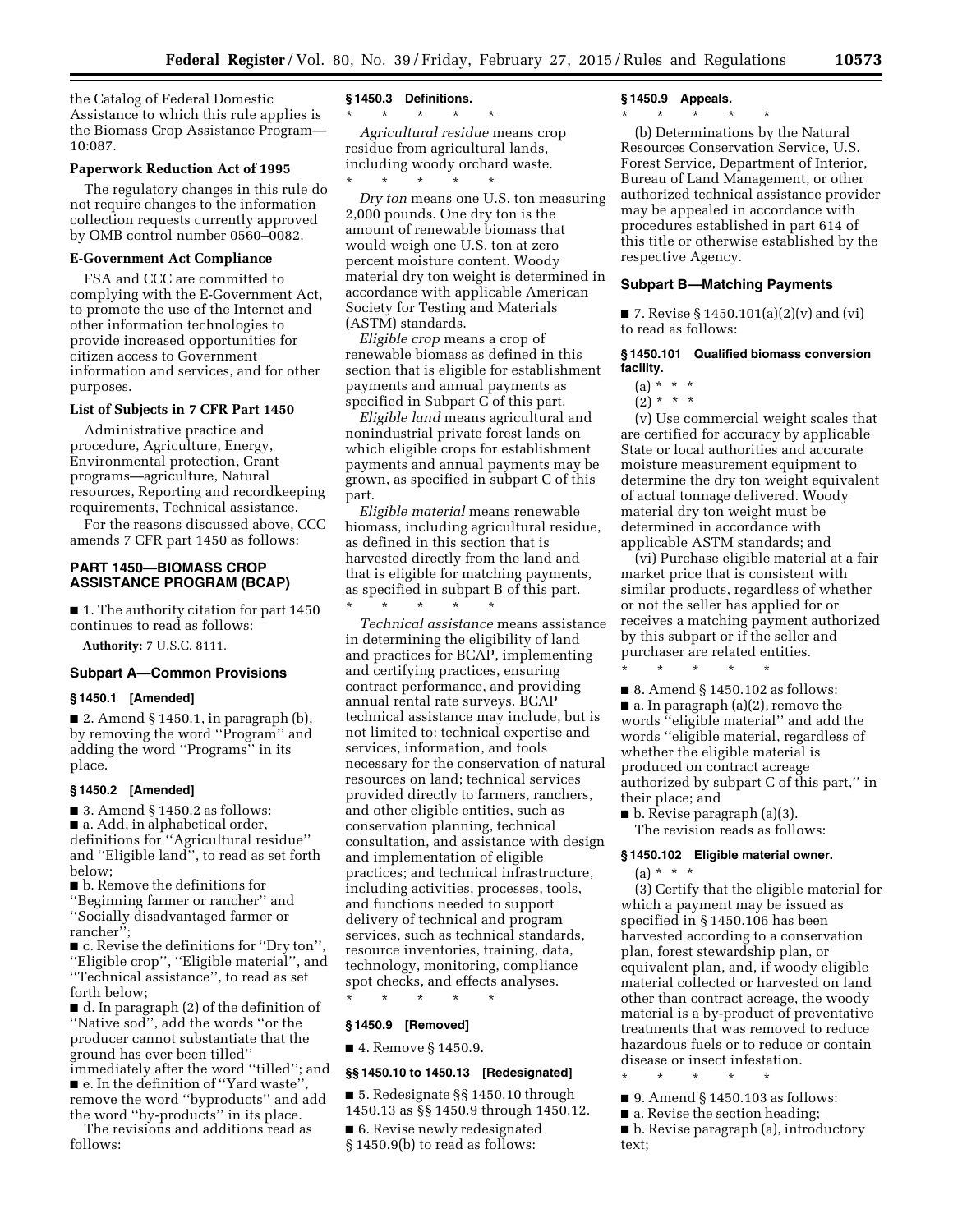■ c. Remove paragraph (a)(1) and redesignate paragraphs (a)(2) through (4) as paragraphs  $(a)(1)$  through  $(3)$ ; ■ d. Revise newly redesignated

paragraph (a)(2)(i);

■ e. Revise paragraphs (b)(1), (3) and (4) and add paragraphs (b)(5) through (10); and

■ f. Add paragraph (c).

The revisions and additions read as follows:

# **§ 1450.103 Eligible material for payments.**

(a) Except for the exclusions specified in paragraph (b) of this section, in order to qualify for matching payments, eligible material must meet the following requirements:

\* \* \* \* \*

(2) \* \* \* (i) By-products of preventative treatments that were removed to reduce hazardous fuels or to reduce or contain disease or insect infestation; and

\* \* \* \* \*

(b) \* \* \* (1) Any eligible material delivered before May 28, 2015;

\* \* \* \* \* (3) Material that is whole grain from any crop that is eligible to receive payments under title I of the

Agricultural Act of 2014 or an amendment made by that title, including, but not limited to, barley, corn, grain sorghum, oats, rice, or wheat; honey; mohair; certain oilseeds such as canola, crambe, flaxseed, mustard seed, rapeseed, safflower seed, soybeans, sesame seed, and sunflower seeds; peanuts; pulse; chickpeas, lentils, and dry peas; dairy products; sugar; and wool and cotton boll fiber;

(4) Animal waste and by-products of animal waste including fats, oil, grease, and manure;

(5) Food waste and yard waste;

(6) Algae;

(7) Woody eligible material that is not a by-product of a preventative treatment to reduce hazardous fuel or to reduce or contain disease or insect infestation;

(8) Any woody eligible material collected or harvested outside contract acreage that would otherwise be used for higher-value products;

(9) Any otherwise eligible material collected or harvested outside contract acreage that, after delivery to a biomass conversion facility, its campus, or its affiliated facilities, must be separated from an eligible material used for a higher-value market product in order to be used for heat, power, biobased products, research, or advanced biofuels; or

(10) Bagasse.

(c) For eligible woody material harvested or collected from public

lands, a person having the right to harvest or collect eligible material pursuant to a contract or permit with the U.S. Forest Service or other appropriate Federal agency will not be eligible for additional haul costs unless the facility is a further distance than specified in the contract requirement or the material was not a mandatory removal item from Federal lands.

 $\blacksquare$  10. Amend § 1450.104 by revising paragraphs (a), (b), and (f)(1) to read as follows:

## **§ 1450.104 Signup.**

(a) Applications for participation and requests for payments under this subpart will be accepted as specified in the FSA announcement(s) in a given fiscal year through the end of the announced sign up period on a continuous basis, subject to the availability of funds.

(b) An eligible material owner must apply to participate in the matching payments component of BCAP before delivery is made to a qualified biomass conversion facility and before payment for the eligible material is received from the qualified biomass conversion facility. The application must be submitted to the FSA county office servicing the tracts of land where the collection and harvest will occur and must be approved by CCC, before any delivery is made to or payment is made by the qualified biomass conversion facility for the eligible material. \* \* \* \* \*

(f) \* \* \*

(1) Total actual tonnage delivered and a total dry weight tonnage equivalent amount determined by the qualified biomass conversion facility using standard moisture determinations applicable to the eligible material (Woody material dry ton weight is determined in accordance with applicable ASTM standards);

- \* \* \* \* \*
- 11. Amend § 1450.106 as follows:
- a. Revise paragraph (a); and

■ b. In paragraph (b), remove the amount ''\$45'' and add the amount "\$20" in its place.

The revisions read as follows:

#### **§ 1450.106 Payments.**

(a) Payments under this subpart will be made for a term not to exceed 2 years, commencing on the date that CCC issues the first payment under this subpart to the participant. The 2-year eligibility period for each participant runs from the date that the participant is first issued any matching payment from CCC, regardless of payment for subsequent deliveries to any other

biomass conversion facility. The eligibility period will not include any BCAP matching payments received prior to May 28, 2015.

\* \* \* \* \*

# **Subpart C—Establishment Payments and Annual Payments**

■ 12. Add § 1450.200(b) to read as follows:

## **§ 1450.200 General.**

\* \* \* \* \* (b) Eligible crops include renewable biomass, as defined § 1450.2, excluding:

(1) Any crop that is eligible to receive payments under title I of the Agricultural Act of 2014 or an amendment made by that title, including, but not limited to, barley, corn, grain sorghum, oats, rice, or wheat; honey; mohair; certain oilseeds such as canola, crambe, flaxseed, mustard seed, rapeseed, safflower seed, soybeans, sesame seed, and sunflower seeds; peanuts; pulse; chickpeas, lentils, and dry peas; dairy products; sugar; and wool and cotton boll fiber; and

(2) Any plant that CCC has determined to be either a noxious weed or an invasive species. With respect to noxious weeds and invasive species, a list of such plants will be available in the FSA county office.

■ 13. Amend § 1450.201 as follows: ■ a. In paragraph (a)(3), add the words ''has or'' immediately before the word ''will''; and

■ b. Revise paragraph (a)(4). The revision reads as follows:

# **§ 1450.201 Project area proposal submission requirements.**

 $(a) * * * *$ (4) Any other information that gives CCC a reasonable assurance that the biomass conversion facility will be in operation in a timely manner so that it will use the eligible crops, as determined by CCC.

- \* \* \* \* \*
- 14. Amend § 1450.202 as follows: ■ a. In paragraph (a)(8), remove the
- word "and":
- b. Revise paragraph (a)(9); and

 $\blacksquare$  c. Add paragraph (a)(10). The revision and addition read as follows:

# **§ 1450.202 Project area selection criteria.**   $(a) * * * *$

(9) Status as an existing project area that has received funding under this subpart and the continuation of funding such project areas to advance the maturity of such project areas; and

(10) Any other necessary additional information, as determined by CCC. \* \* \* \* \*